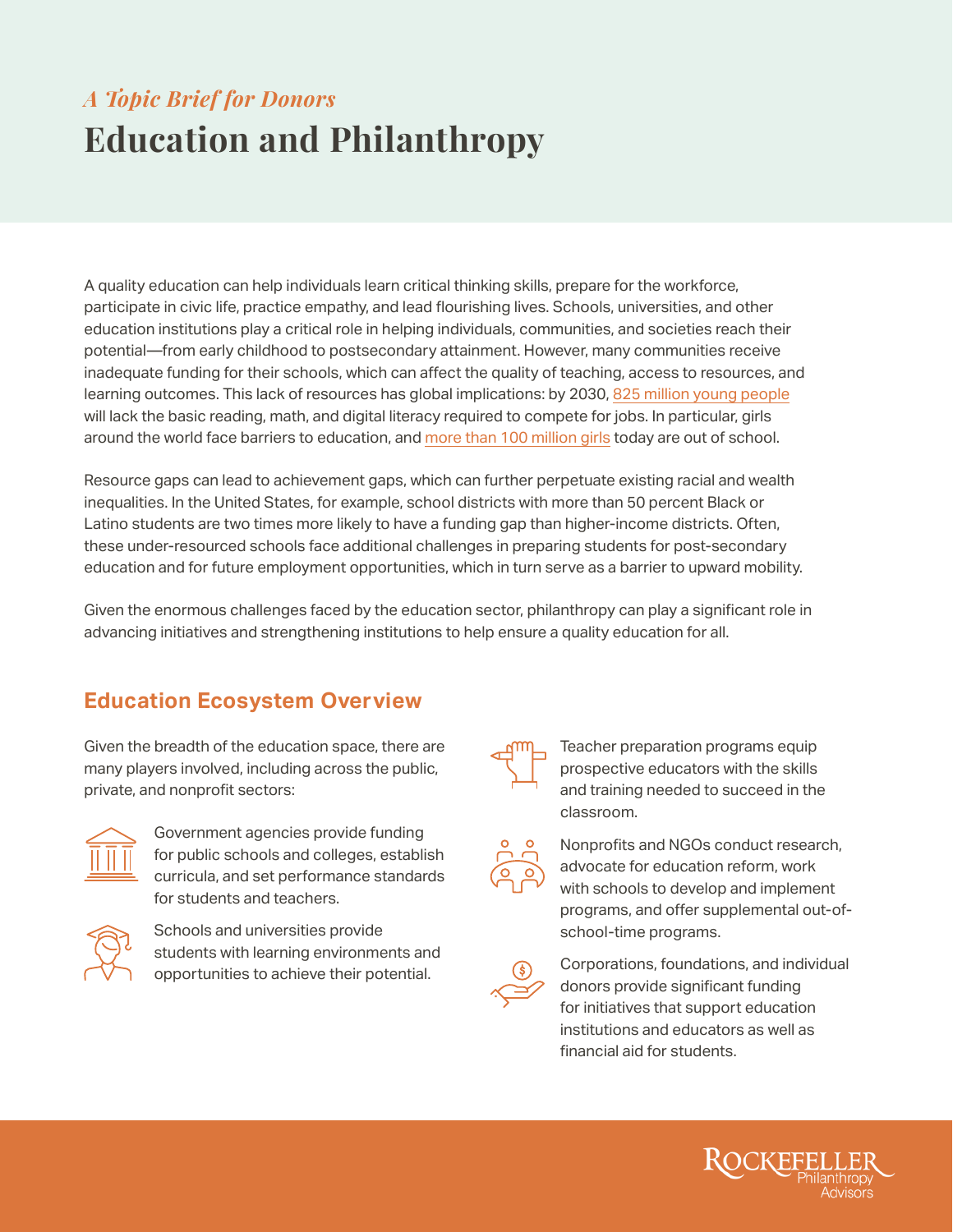## **Philanthropy Trends**

Philanthropists have long contributed to education, which is consistently one of the largest giving categories in the United States. In 2020 alone, for example, U.S.-based donors gave [more than \\$71 billion to education](https://philanthropynetwork.org/news/giving-usa-2021-year-unprecedented-events-and-challenges-charitable-giving-reached-record-47144), which represented 15 percent of all giving and was surpassed only by charitable giving to religion, according to Giving USA. Philanthropy is uniquely positioned to facilitate collaboration between policymakers, business groups, and schools to achieve scale and impact. The sector also provides substantial support for policy reform and advocacy efforts to address the systemic barriers that contribute to unequal access to education.

Funders support a wide range of projects, initiatives, and areas across education. According to a [benchmarking](https://edfunders.org/trends2018-19)  [study by Grantmakers for Education](https://edfunders.org/trends2018-19), 57 percent of grant dollars in 2018 went to elementary or secondary

education, compared with 49 percent for postsecondary education and workforce/career readiness and 4 percent for early learning.

There are challenges for philanthropists specific to the education sector, such as the lack of consensus around measuring impact. There are varying opinions, for example, on the most effective indicators for assessing educational performance, and those frameworks have evolved, with commonly cited metrics ranging from secondary-school graduation rates to third-grade reading levels to eighth-grade algebra proficiency.

Ultimately, philanthropists play a significant role in the evolving education landscape, across various geographies and education stages. Examples of how donors are working in the educational sector are below.

| <b>Project Focus</b>                                                                                                     | <b>Example</b>                                                                                                                                                                                                                                                                                                                                                              |
|--------------------------------------------------------------------------------------------------------------------------|-----------------------------------------------------------------------------------------------------------------------------------------------------------------------------------------------------------------------------------------------------------------------------------------------------------------------------------------------------------------------------|
| Promoting diversity, equity,<br>and inclusion in education.                                                              | The Lumina Fund for Racial Justice and Equity supports organizations and<br>efforts working to eradicate systemic racism and to advance equity and<br>justice, with a focus on higher education in the United States.                                                                                                                                                       |
| Holistic approaches to<br>education focused on social<br>and emotional learning (SEL),<br>mental health, and well-being. | The Social and Emotional Learning (SEL For Teachers) project, a partnership<br>between the NoVo Foundation and Education First, works to build<br>momentum for high-quality SEL practices through education, technical<br>assistance, and networks and has awarded more than \$1 million since 2016<br>in grants to teachers and districts through the SEL Innovation Fund. |
| Providing educators with<br>career development, training,<br>and mental health resources.                                | Through the LIGHT Awards program, the Intrepid Philanthropy Foundation<br>supports teachers by offering multi-year grants to teams of teachers to<br>engage in professional learning opportunities of their choosing.                                                                                                                                                       |
| Advancement of global<br>education, including under the<br>UN's Sustainable Development<br>Goals framework.              | The International Commission on Financing Global Education Opportunity<br>engages with world leaders, policymakers, and researchers to promote<br>and increase investment in quality education and lifelong learning for all,<br>and its goals are aligned with the 2030 timeline for the UN's Sustainable<br>Development Goals.                                            |
| Addressing student debt and<br>the lack of post-secondary<br>education funding.                                          | The Achieving Success in Postsecondary Education project, which<br>emerged from a partnership between Rockefeller Philanthropy Advisors<br>and the TIAA Institute, surveyed the state of student debt in the United<br>States and highlighted trends in postsecondary education funding.                                                                                    |